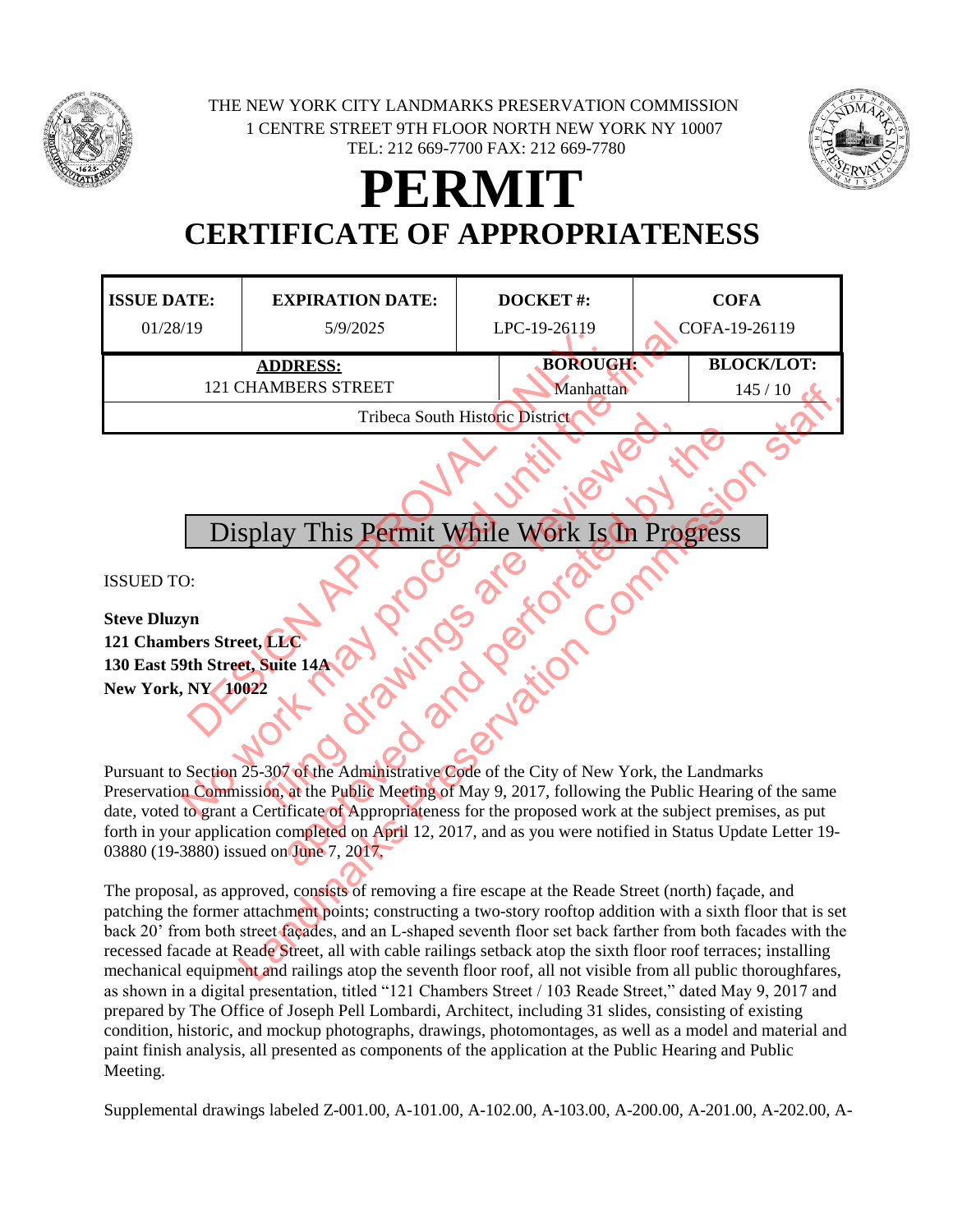203.00, A-204.00, A-300.00, A-301.00 and A-302.00 dated September 25, 2018, a drawing labeled A-001.00 dated April 20, 2018, a drawing labeled A-400.00 dated May 25, 2018, and a drawing labeled A-100.00, dated November 30, 2018, and all prepared by Joseph Pell Lombardi, R.A. were submitted on January 2, 2019.

In reviewing this proposal, the Commission noted that the Tribeca South Historic District Designation Report describes 121 Chambers Street (aka 103 Reade Street) as an Italianate style store and loft building built in 1860-1861; and that the building's style, scale, materials and details are among the features that contribute to the special architectural and historic character of the historic district. The Commission Staff further notes that Certificate of No Effect 19-22596 (LPC 19-22596) was issued on March 12, 2018 for associated restorative work.

The Commission further noted that at the Public Hearing and Meeting of May 9, 2017 the Landmarks Preservation Commission voted to issue a positive report to the City Planning Commission relating to an application for a Modification of Use and Bulk pursuant to Section 74-711 of the Zoning Resolution (LPC 19-10613).

With regard to this proposal, the Commission found that the fire escape at the Reade Street facade is neither decorative nor original to the building, and not part of a continuous grouping of fire escapes on the block front and therefore its removal will restore the façade to its original appearance and allow for its full repair; that the existing vault lights at the Reade Street entrances are highly deteriorated, and that the restoration and relocation of some of the remaining cast-iron vault light steps, and replacement in kind of deteriorated castiron vault light steps, will help return this portion of the building closer to its historic condition; that the construction of the rooftop addition will not damage or destroy any significant architectural features of the roof; that the two-story addition will be set back at both the north and south elevations, at both levels, and will not overwhelm the scale and massing of the building; that the two-story rooftop addition will be minimally visible from public thoroughfares, and partially visible between buildings at West Broadway, and only seen from limited vantage points at oblique angles against a complex roofscape and never directly over the front facades; that the stucco and brick materials for the proposed rooftop addition are in keeping with materials frequently used to clad the utilitarian roof bulkheads often found on buildings of this age and type in this historic district, helping the addition to blend with the roofscapes; and that the work will not detract from the building, the street, or the Tribeca South Historic District. Based on these findings, the Commission determined the work to be appropriate to the building and the historic district and voted to approve it with the stipulation that the Commission required that all restorative materials match the original materials. Short rule in the state of the building and weeling of a Commission voted to issue a positive report to the City Plann Correlation of Use and Bulk pursuant to Section 74-71 [for a Modification of Use and Bulk pursuant to S ission further noted that at the Public Hearing and Meeting of May 9, 2017<br>
In Commission voted to issue a positive report to the City Planning Commi<br>
for a Modification of Use and Bulk pursuant to Section 74-711 of the Zo posal, the Commission found that the fire esseape at the Reade<br>to the building, and not part of a continuous grouping of fire<br>removal will restore the facade to its original appearance and ights at the Reade Street entranc al, the Commission found that the fire escape at the Reade Street free building, and not part of a continuous grouping of fire escapes oval will restore the factade to its prigmal appearance and allow for states its at the proposal, the Commission found that the fire escape at the Reade Street facade. The filter and to the building, and not part of a commission received of the Scatter in the block in the Reade Street entrances are highly det

The Commission authorized the issuance of a Certificate of Appropriateness upon receipt, review and approval of two or more sets of signed and sealed Department of Building filing drawings showing the approved design, and incorporating the required change to the associated restorative work permits.

Subsequently, the Commission received revised mockup study photographs, including those conducted by staff on May 9, 2017 and August 30, 2018, and presentation drawings labeled "121 Chambers Street / 103 Reade Street" LPC-1 through LPC-28 dated May 9, 2017 and prepared by the Joseph Pell Lombardi & Associates Architects.

Accordingly, staff reviewed these materials and found that the intent of the design approved by the Commission has been maintained in that the rooftop addition is not visible at either the Chamber Street side of the building or the Reade Street side of the building; and noted that these materials include additional work, consisting of work at the Reade Street façade, including restoring cast-iron vault lights at the entrance thresholds; installing new cast-iron vault lights at the threshold of the projecting bay at the central bay, and the spanning the width of the building surrounding the curved central bay, excepting a diamond-plate metal

> **Page 2** Issued: 01/28/19 DOCKET #: LPC-19-26119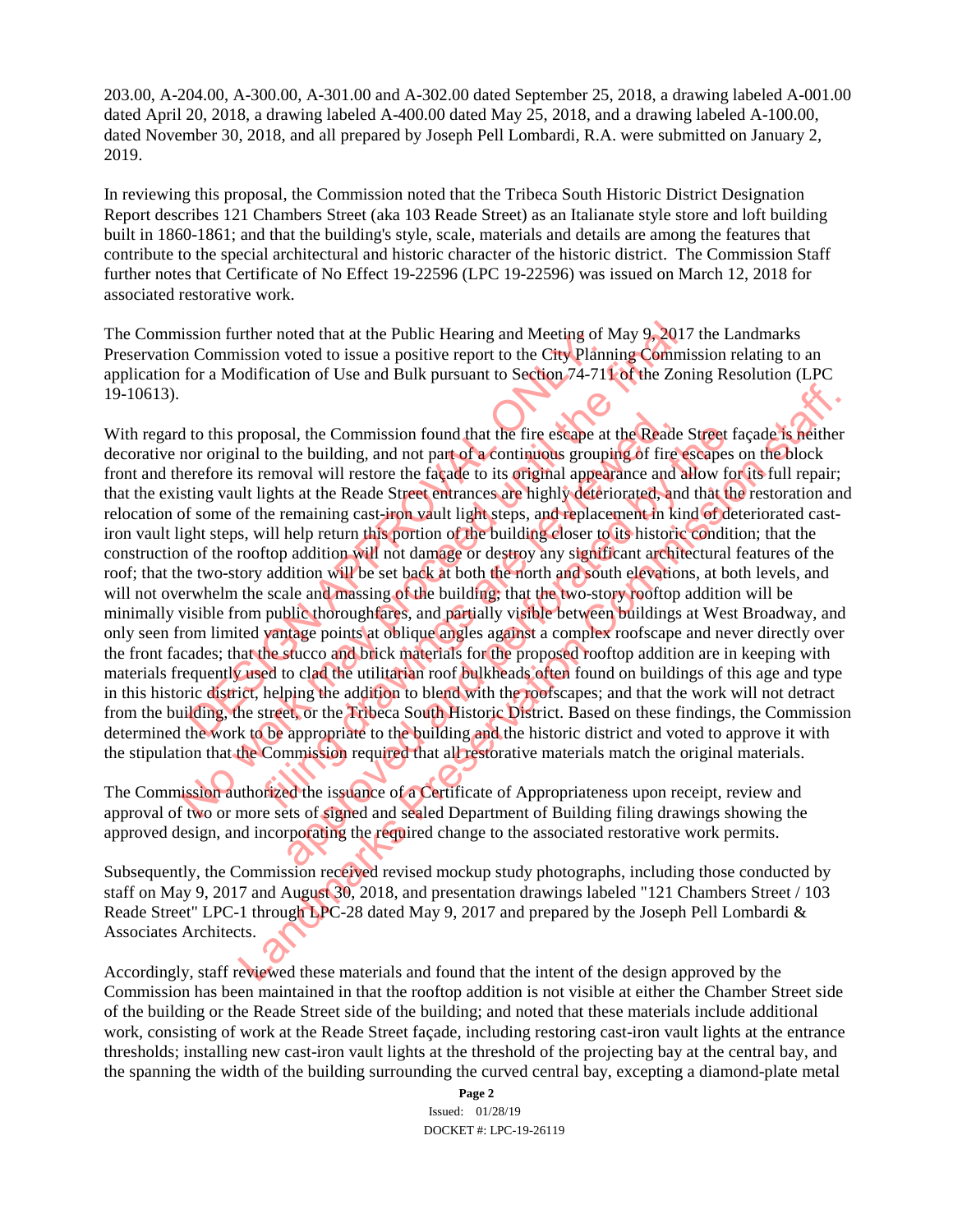basement access hatch at the eastern entrance bay, and resetting the existing bluestone pavers beyond. With regard to this additional work, staff found that rebuilding the vaults will support the long-term preservation of the building by reducing damage to the structure through water infiltration; that the replacement of the remaining cast iron and vault lights is warranted by their deteriorated and unsound condition; that the restoration of the remaining cast-iron vault lights and threshold step and installation of new cast-iron vault lights will help return a historic feature in a unified composition. Based on these and the above findings, the drawings have been marked approved with a perforated seal, and Certificate of Appropriateness 19-26119 is being issued.

The Commission notes that this permit is being issued for work subject to the review of the Department of City Planning for a modification of use and bulk, pursuant to Section 74-711; and this permit is issued contingent upon the Commission's review and approval of the final Department of Building filing set of drawings. No work may begin until the final drawings have been marked approved by the Landmarks Preservation Commission with a perforated seal. Once the final drawings have been received and approved, they will be marked as approved with a perforated seal.

PLEASE NOTE: This permit is contingent upon the Commission's review and approval of shop drawings for the cast-iron vault lights prior to the commencement of work. Submit clear, color digital photographs of all samples to James Russiello for review, or contact staff to schedule a site visit.

PLEASE ALSO NOTE: This permit is being issued in conjunction with Modification of Use and Bulk 19-31935 (LPC 19-31935).

This permit is issued on the basis of the building and site conditions described in the application and disclosed during the review process. By accepting this permit, the applicant agrees to notify the Commission if the actual building or site conditions vary or if original or historic building fabric is discovered. The Commission reserves the right to amend or revoke this permit, upon written notice to the applicant, in the event that the actual building or site conditions are materially different from those described in the application or disclosed during the review process. The work in the performance of the commission with a performance of the final drawings in the commission with a perforated seal.<br>
DTE: This permit is contingent upon the Commission's review<br>
vault lights prior to the comme

All approved drawings are marked approved by the Commission with a perforated seal indicating the date of the approval. The work is limited to what is contained in the perforated document. Other work or amendments to this filing must be reviewed and approved separately. The applicant is hereby put on notice that performing or maintaining any work not explicitly authorized by this permit may make the applicant liable for criminal and/or civil penalties, including imprisonment and fine. This letter constitutes the permit; a copy must be prominently displayed at the site while work is in progress. Please direct inquiries to James Russiello. No work may begin until the final drawings have been marked approved by<br>
In Commission with a perforated seal. Once the final drawings have been re<br>
marked as approved with a perforated seal.<br>
IOTE: This permit is continge Framework is continued to work and approved the street with the setting of the setting of the street with the basis of the building and site conditions described in the basis of the building and site conditions described i rior to the commencement of work. Submittelear, color digital photometric of or review, or contact staff to schedule a site visit.<br>
This permit is being issued in conjunction with Modification of Use<br>
the basis of the buil this permit is contingent upon the Commission stever and approval of shop drawings for<br>lights prior to the commencement of work. Submit clear, color digital photographs of all<br>ussiello for review, or contact staff to sched

Sarah Carroll Chair

## **PLEASE NOTE: PERFORATED DRAWINGS AND A COPY OF THIS PERMIT HAVE BEEN SENT TO:**

Jason Friedman, The Office of Joseph Pell Lombardi, Architect

**cc:** Caroline Kane Levy, Deputy Director; Jason Friedman, The Office of Joseph Pell Lombardi, Architect; Mark A. Silberman, LPC General Counsel; John Weiss, LPC Deputy Counsel; Cory Herrala, LPC Acting Director of Preservation; Joseph Pell Lombardi, R.A., The Office of Joseph Pell Lombardi, Architect; Elizabeth Lawrence Canon, The Office of Joseph Pell Lombardi, Architect; Robin A. Kramer, Esq.,

> **Page 3** Issued: 01/28/19 DOCKET #: LPC-19-26119